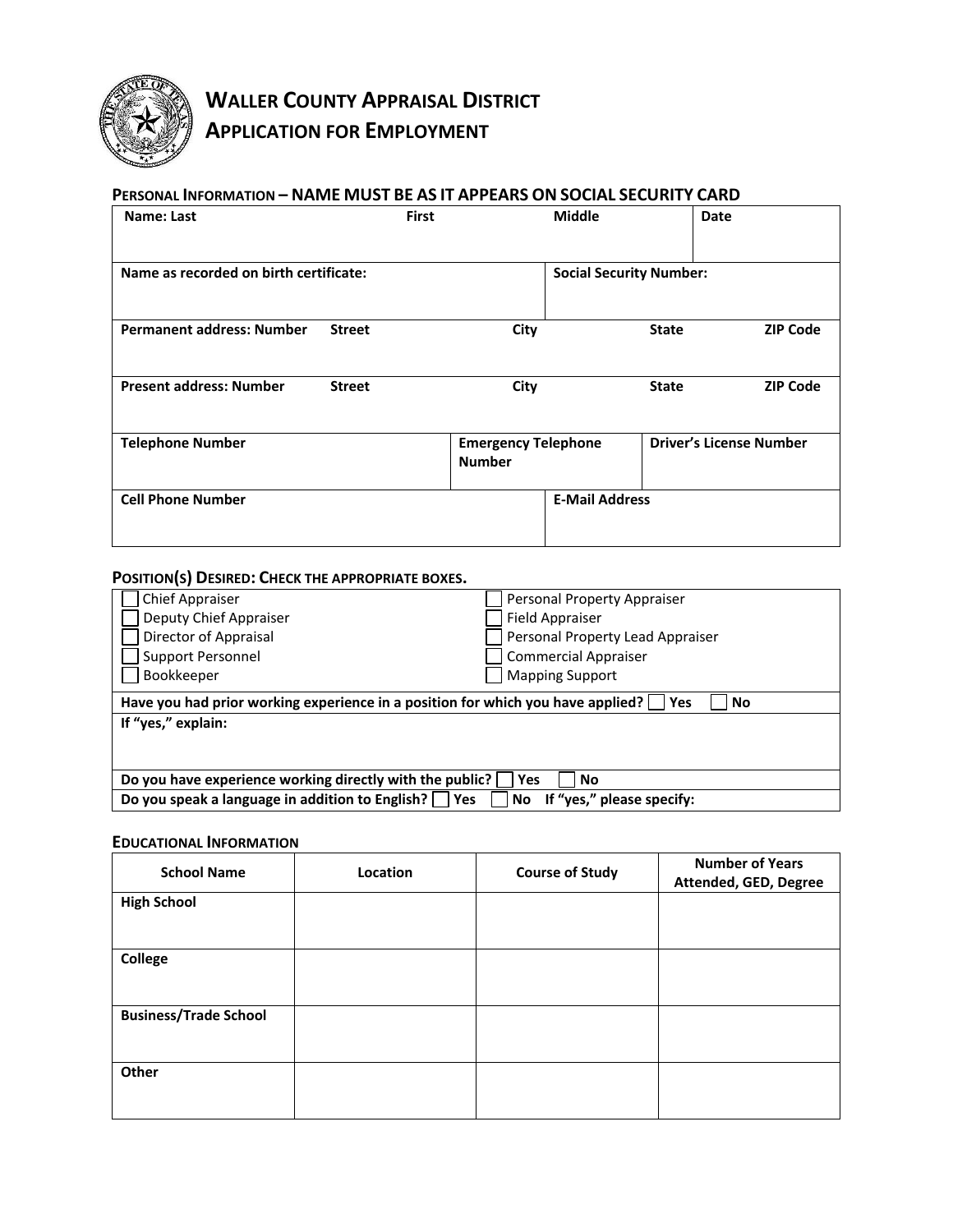#### **REFERENCES – EMPLOYMENT**

LIST MOST RECENT EXPERIENCE FIRST. INCLUDE DATES OF ALL POSITIONS HELD. IF MORE SPACE IS NEEDED, PLEASE LIST ADDITIONAL INFORMATION ON AN ATTACHED SHEET OF PAPER. IF YOU WERE EMPLOYED UNDER A DIFFERENT NAME, GIVE NAME USED.

| <b>CURRENT EMPLOYER</b>  | <b>YES</b>    | <b>No</b> |                           | PLEASE DO NOT CONTACT EMPLOYER UNTIL AFTER INTERVIEW |                 |
|--------------------------|---------------|-----------|---------------------------|------------------------------------------------------|-----------------|
| <b>Employer</b>          |               |           | <b>Telephone Number</b>   |                                                      |                 |
|                          |               |           |                           |                                                      |                 |
| <b>Address</b>           | <b>Street</b> |           | City                      | <b>State</b>                                         | <b>ZIP Code</b> |
|                          |               |           |                           |                                                      |                 |
| Supervisor               |               |           | <b>Type of Work</b>       |                                                      |                 |
|                          |               |           |                           |                                                      |                 |
| <b>Employment Dates:</b> |               |           | <b>Reason for Leaving</b> |                                                      |                 |
| From:                    | To:           |           |                           |                                                      |                 |
|                          |               |           |                           |                                                      |                 |
| <b>Employer</b>          |               |           | <b>Telephone Number</b>   |                                                      |                 |
|                          |               |           |                           |                                                      |                 |
| <b>Address</b>           | <b>Street</b> |           | City                      | <b>State</b>                                         | <b>ZIP Code</b> |
|                          |               |           |                           |                                                      |                 |
| Supervisor               |               |           | <b>Type of Work</b>       |                                                      |                 |
|                          |               |           |                           |                                                      |                 |
| <b>Employment Dates:</b> |               |           | <b>Reason for Leaving</b> |                                                      |                 |
| From:                    | To:           |           |                           |                                                      |                 |
|                          |               |           |                           |                                                      |                 |
| <b>Employer</b>          |               |           | <b>Telephone Number</b>   |                                                      |                 |
|                          |               |           |                           |                                                      |                 |
| <b>Address</b>           | <b>Street</b> |           | City                      | <b>State</b>                                         | <b>ZIP Code</b> |
|                          |               |           |                           |                                                      |                 |

| <b>Supervisor</b>        |     | <b>Type of Work</b>       |
|--------------------------|-----|---------------------------|
|                          |     |                           |
|                          |     |                           |
| <b>Employment Dates:</b> |     | <b>Reason for Leaving</b> |
| From:                    | To: |                           |
|                          |     |                           |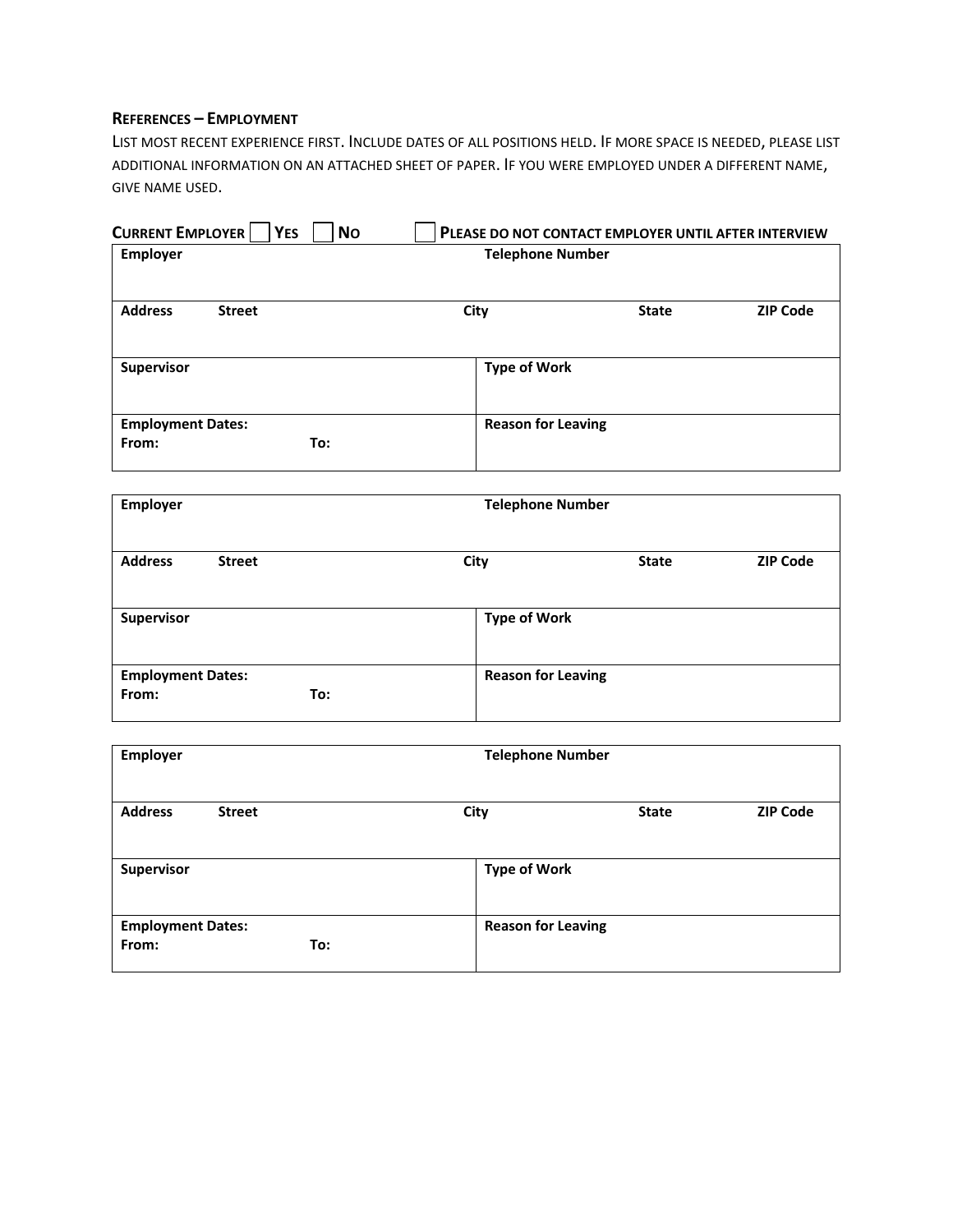#### **REFERENCES – PERSONAL**

## **INCLUDE PEOPLE, OTHER THAN RELATIVES, WHO HAVE KNOWLEDGE OF YOUR CHARACTER, PERSONALITY, SCHOLARSHIP, AND WORKING ABILITY. PLEASE INCLUDE THREE REFERENCES.**

| Name:<br>Last           | First      |              | <b>Years Known</b> |
|-------------------------|------------|--------------|--------------------|
| <b>Address: Street</b>  | City       | <b>State</b> | <b>ZIP Code</b>    |
|                         |            |              |                    |
| <b>Telephone Number</b> | Occupation |              |                    |

| Name:<br>Last           | <b>First</b> |              | <b>Years Known</b> |
|-------------------------|--------------|--------------|--------------------|
| <b>Address: Street</b>  | City         | <b>State</b> | <b>ZIP Code</b>    |
| <b>Telephone Number</b> | Occupation   |              |                    |

| Name:<br>Last           | First      |              | <b>Years Known</b> |
|-------------------------|------------|--------------|--------------------|
| <b>Address: Street</b>  | City       | <b>State</b> | <b>ZIP Code</b>    |
| <b>Telephone Number</b> | Occupation |              |                    |

#### **GENERAL INFORMATION**

| Have you filed an application with the Waller County Appraisal District before?   Yes | No                                                                                                            |
|---------------------------------------------------------------------------------------|---------------------------------------------------------------------------------------------------------------|
| If "yes" Date: Month                                                                  | Year:                                                                                                         |
|                                                                                       | Have you ever worked for the Waller County Appraisal District before in any capacity? $\Box$ Yes<br><b>No</b> |
| If "yes" Position:                                                                    | Dates:                                                                                                        |
|                                                                                       | Do any members of your immediate family or other relatives serve on the WCAD Appraisal Review Board or the    |
| WCAD Board of Directors? $\Box$ Yes<br>No                                             |                                                                                                               |
| If "yes" Name:                                                                        | Relationship:                                                                                                 |
| Do you have any relative(s) working for WCAD?   Yes                                   | No.                                                                                                           |
| If "yes" Name:                                                                        | Position                                                                                                      |
| Have you ever been terminated or asked to resign by a previous employer?   Yes        | No                                                                                                            |
| If "yes" Explain:                                                                     |                                                                                                               |
| Have you ever resigned to avoid termination?   Yes                                    | No.                                                                                                           |
| If "yes" Explain:                                                                     |                                                                                                               |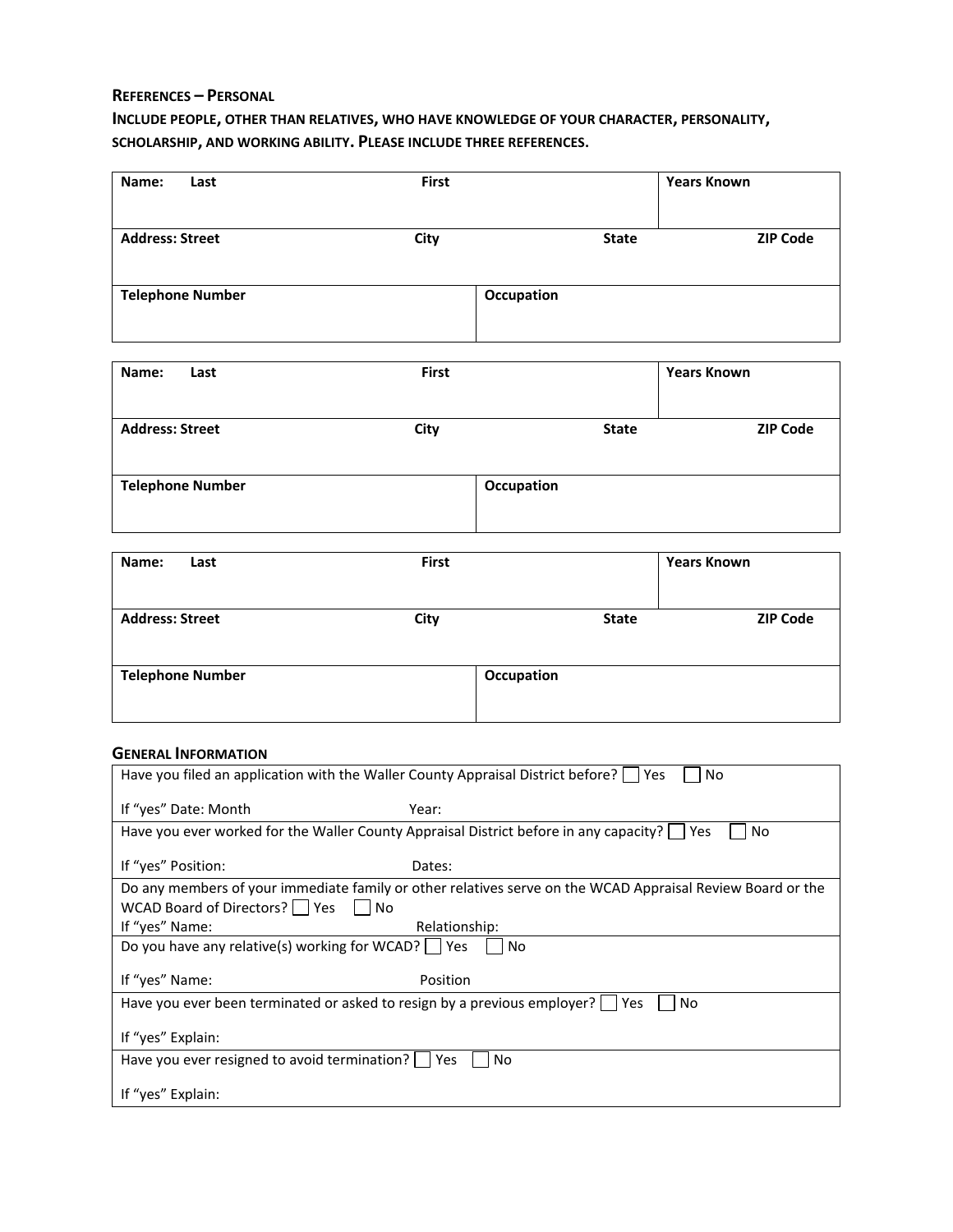| Have you ever been convicted of any crime? (This includes DWI)   Yes<br>No.                                                                                              |
|--------------------------------------------------------------------------------------------------------------------------------------------------------------------------|
| If "yes" Explain:                                                                                                                                                        |
| Have you ever been convicted of a felony or any crime involving moral turpitude** and received probation?<br>    Yes     No If "yes" Explain:                            |
| Has any court ever received a plea of guilty or a plea of nolo contendere from you for any offense?***<br>$\blacksquare$ Yes $\blacksquare$ No If "yes" Explain:         |
| Has any court ever deferred proceedings without entering a finding of guilty, and placed you on probation?<br>$\vert$   Yes     No (This includes deferred adjudication) |
| Has any court ever placed you on probation for any offense? *** $\vert \vert$ Yes<br>No.<br>If "yes" Explain:                                                            |
| **Moral turpitude is defined as an act of baseness, vileness or depravity in the private and social duties which a person owes another member                            |

\*\*Moral turpitude is defined as an act of baseness, vileness or depravity in the private and social duties which a person owes another member of society in general and which is contrary to the accepted rules of right and duty between persons. Crimes involving moral turpitude include, but are not limited to theft, attempted theft, murder, rape, swindling and indecency with a minor.

\*\*\*The WCAD will review the nature of the offense, the date of the offense, and the relationship between the offense and the position for which the person is applying before making a determination concerning impact upon consideration for employment.

#### **APPLICANT STATEMENT**

INCLUDE ADDITIONAL INFORMATION WHICH WOULD BE SIGNIFICANT TO YOUR APPLICATION AND WHY YOU WISH TO WORK FOR THE WALLER COUNTY APPRAISAL DISTRICT.

SIGNATURE DATE

**\_\_\_\_\_\_\_\_\_\_\_\_\_\_\_\_\_\_\_\_\_\_\_\_\_\_\_\_\_\_\_\_ \_\_\_\_\_\_\_\_\_\_\_\_\_\_\_\_\_\_\_\_\_**